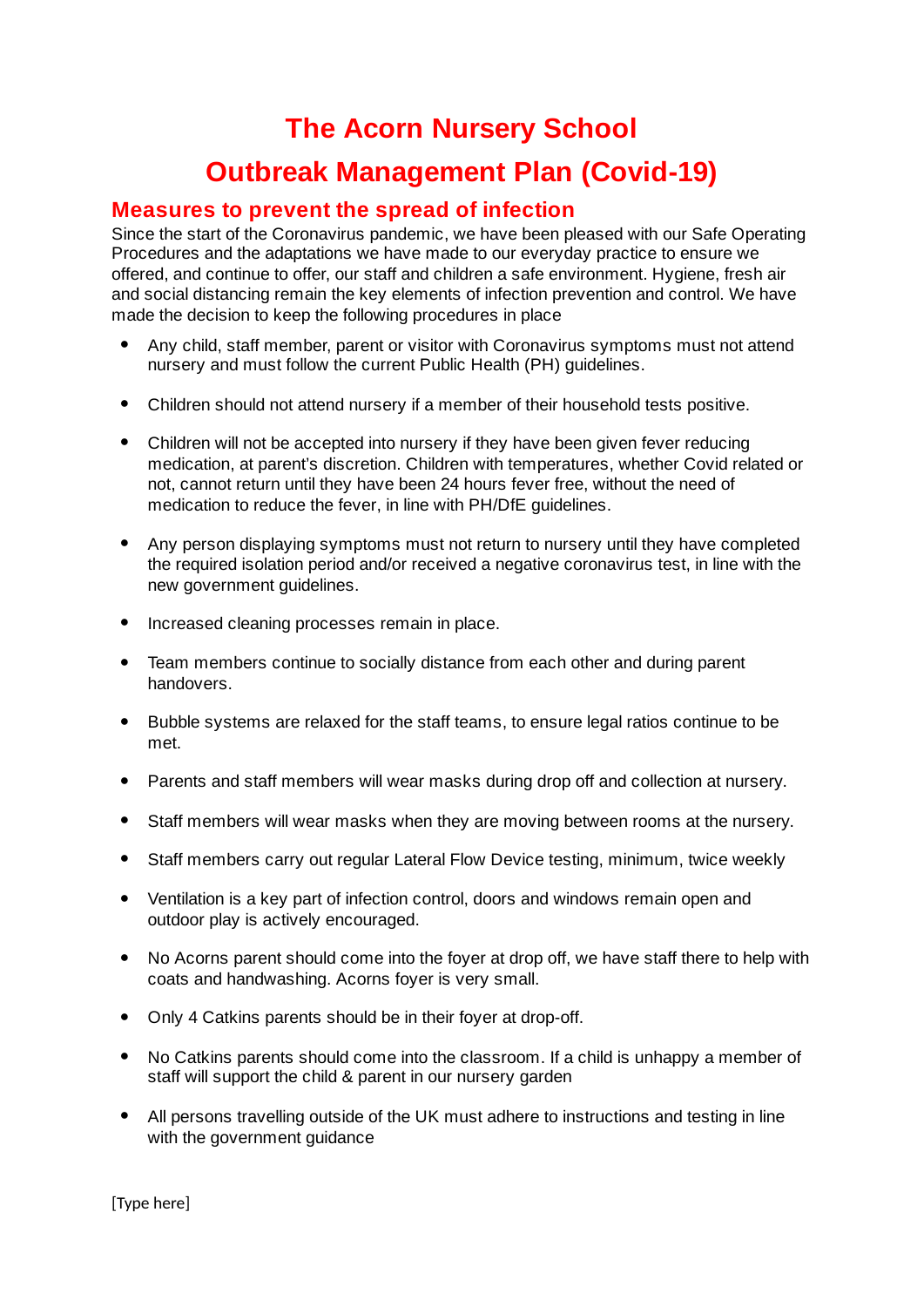# **Management of an Outbreak of COVID-19 in a nursery setting**

When the nursery infection cases of children or staff members reach 2 or more in either room over a 14-day period this may be referred to as a COVID-19 outbreak. The Acorn Nursery School will take further advice from Public Health England (PHE). Actions may be:

- A more intense deep clean
- Restrictions of people entering the nursery building
- Partial closure of areas in the nursery
- Isolation of identified children or staff members
- Investigation by the LA Health Protection Team

## **Management of a Cluster in a nursery setting**

When there are increased nursery infection cases of children or staff members that are concentrated in one bubble group at a nursery setting over a 14-day period this may be referred to as a COVID-19 cluster. The Acorn Nursery School will take further advice from PHE. The actions we will take are:

- Look at the possible need to close the bubble group
- As current guidance does not request that nursery settings isolate and close bubble groups, we are instructing all staff members connected with a positive case to take daily Lateral Flow tests for 10 days
- Any person contacted by NHS Track and Trace must isolate in accordance with government guidance
- The Acorn Nursery School use their extended staff teams to ensure legal ratios continue to be met
- There will remain a Safeguarding Lead, Named First Aider and Named Manager on site at all times. ●

#### **Reaction to high infection rates in the local community**

If contacted by PH or the Local Authority regarding a high level of infection in the local community the following actions may be recommended:

- Trips and outings in the area are limited or stopped completely for all children
- Events and social days at the nurseries are cancelled
- Visitors are not permitted into the nursery buildings unless essential to a child's development or wellbeing or to manage an essential need (i.e. site maintenance). Any visitors that are permitted on site must wear full PPE and give their details to allow The Acorn Nursery School to manage contact tracing if needed.

### **Actions following high levels of risk and infection**

Attendance restrictions will only be used as a last resort. Our requests would be presented in the following order:

[Type here]